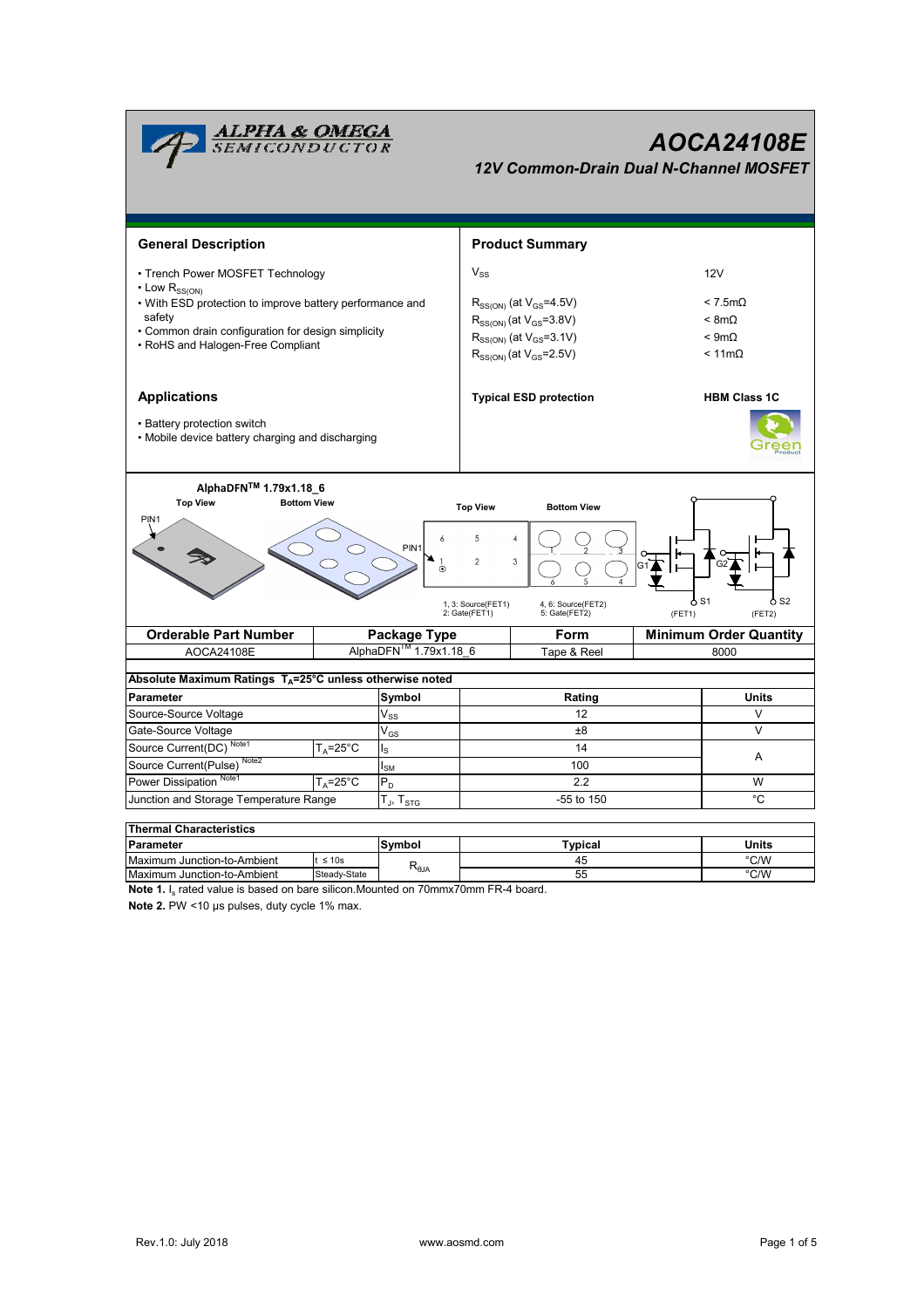

## **Electrical Characteristics (TJ=25°C unless otherwise noted)**

| <b>Symbol</b>                | <b>Conditions</b><br><b>Parameter</b> |                                                                       |                       |                                | Min | Typ  | Max  | <b>Units</b> |  |  |  |  |  |
|------------------------------|---------------------------------------|-----------------------------------------------------------------------|-----------------------|--------------------------------|-----|------|------|--------------|--|--|--|--|--|
| <b>STATIC PARAMETERS</b>     |                                       |                                                                       |                       |                                |     |      |      |              |  |  |  |  |  |
| $\mathsf{BV}_{\mathsf{SSS}}$ | Source-Source Breakdown Voltage       | Test Circuit 6<br>$IS=250\mu A$ , $VGS=0V$                            |                       | 12                             |     |      | V    |              |  |  |  |  |  |
| $I_{SSS}$                    | Zero Gate Voltage Source Current      | $V_{SS}$ =12V, $V_{GS}$ =0V                                           |                       | <b>Test Circuit 1</b>          |     |      | 1    | μA           |  |  |  |  |  |
|                              |                                       |                                                                       |                       | $T_{\parallel} = 55^{\circ}$ C |     |      | 5    |              |  |  |  |  |  |
| $I_{GSS}$                    | Gate leakage current                  | $V_{SS}$ =0V, $V_{GS}$ = $\pm$ 8V                                     | <b>Test Circuit 2</b> |                                |     |      | ±10  | μA           |  |  |  |  |  |
| $V_{GS(th)}$                 | Gate Threshold Voltage                | $V_{SS} = V_{GS}$ I <sub>S</sub> =250 $\mu$ A                         | <b>Test Circuit 3</b> |                                | 0.4 | 0.75 | 1.1  | $\vee$       |  |  |  |  |  |
| $R_{SS(ON)}$                 |                                       | $V_{GS} = 4.5V, I_S = 4A$                                             |                       | <b>Test Circuit 4</b>          | 4.1 | 5.8  | 7.5  | $m\Omega$    |  |  |  |  |  |
|                              |                                       |                                                                       |                       | $T_i = 125^{\circ}C$           | 5.5 | 8.0  | 10.3 |              |  |  |  |  |  |
|                              | Static Source to Source On-Resistance | $V_{GS}$ =3.8V, I <sub>S</sub> =4A                                    | <b>Test Circuit 4</b> |                                | 4.3 | 6.2  | 8.0  | $m\Omega$    |  |  |  |  |  |
|                              |                                       | $V_{GS} = 3.1 V, I_S = 4A$                                            | <b>Test Circuit 4</b> |                                | 4.8 | 6.9  | 9.0  | $m\Omega$    |  |  |  |  |  |
|                              |                                       | $V_{GS} = 2.5V, I_S = 4A$                                             | <b>Test Circuit 4</b> |                                | 5.6 | 8.0  | 11   | $m\Omega$    |  |  |  |  |  |
| $g_{FS}$                     | <b>Forward Transconductance</b>       | $V_{SS}$ =5V, $I_S$ =4A                                               | <b>Test Circuit 3</b> |                                |     | 35   |      | S            |  |  |  |  |  |
| V <sub>FSS</sub>             | Forward Source to Source Voltage      | $IS=1A, VGS=0V$                                                       | <b>Test Circuit 5</b> |                                |     | 0.6  | 1    | V            |  |  |  |  |  |
|                              | <b>DYNAMIC PARAMETERS</b>             |                                                                       |                       |                                |     |      |      |              |  |  |  |  |  |
| $R_{q}$                      | Gate resistance                       | $f = 1$ MHz                                                           |                       |                                |     | 1.6  |      | KΩ           |  |  |  |  |  |
|                              | <b>SWITCHING PARAMETERS</b>           |                                                                       |                       |                                |     |      |      |              |  |  |  |  |  |
| $Q_g$                        | <b>Total Gate Charge</b>              | $V_{G1S1} = 4.5V$ , $V_{SS} = 6V$ , $I_S = 4A$                        |                       |                                |     | 15   |      | nC           |  |  |  |  |  |
| $t_{D(0n)}$                  | Turn-On DelayTime                     |                                                                       |                       |                                |     | 1.0  |      | μs           |  |  |  |  |  |
| $\mathsf{t}_{\mathsf{r}}$    | Turn-On Rise Time                     | $V_{G1S1}$ =4.5V, V <sub>SS</sub> =6V, R <sub>1</sub> =1.5 $\Omega$ , |                       |                                |     | 2.0  |      | μs           |  |  |  |  |  |
| $t_{\text{D(off)}}$          | Turn-Off DelayTime                    | $R_{\text{GEN}} = 3\Omega$                                            |                       | <b>Test Circuit8</b>           |     | 4.9  |      | <b>US</b>    |  |  |  |  |  |
| $ t_f $                      | <b>Turn-Off Fall Time</b>             |                                                                       |                       |                                |     | 5.2  |      | μs           |  |  |  |  |  |

APPLICATIONS OR USE AS CRITICAL COMPONENTS IN LIFE SUPPORT DEVICES OR SYSTEMS ARE NOT AUTHORIZED. AOS DOES NOT ASSUME<br>ANY LIABILITY ARISING OUT OF SUCH APPLICATIONS OR USES OF ITS PRODUCTS. AOS RESERVES THE RIGHT TO IMPROV DESIGN, FUNCTIONS AND RELIABILITY WITHOUT NOTICE.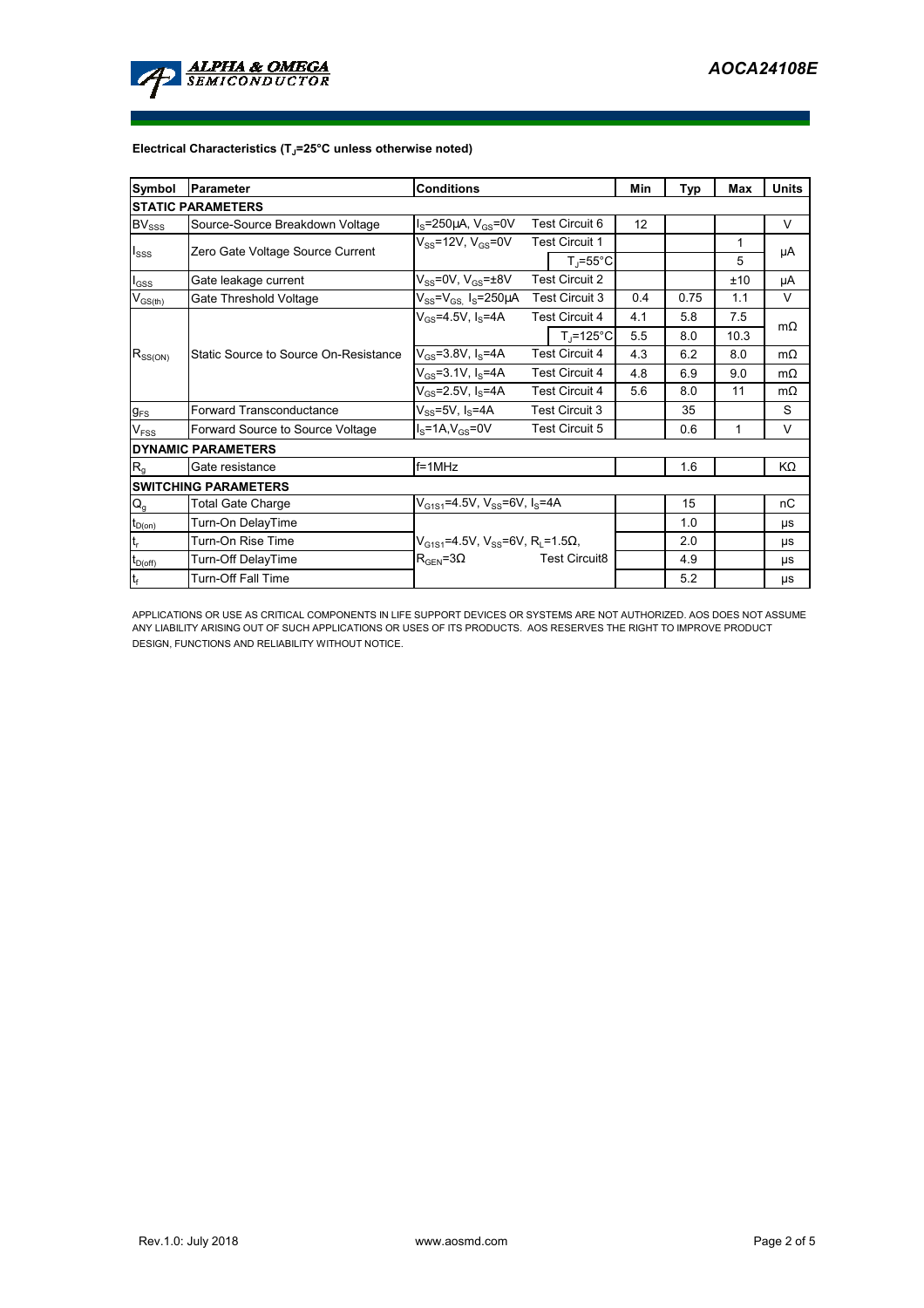

## **TYPICAL ELECTRICAL AND THERMAL CHARACTERISTICS**

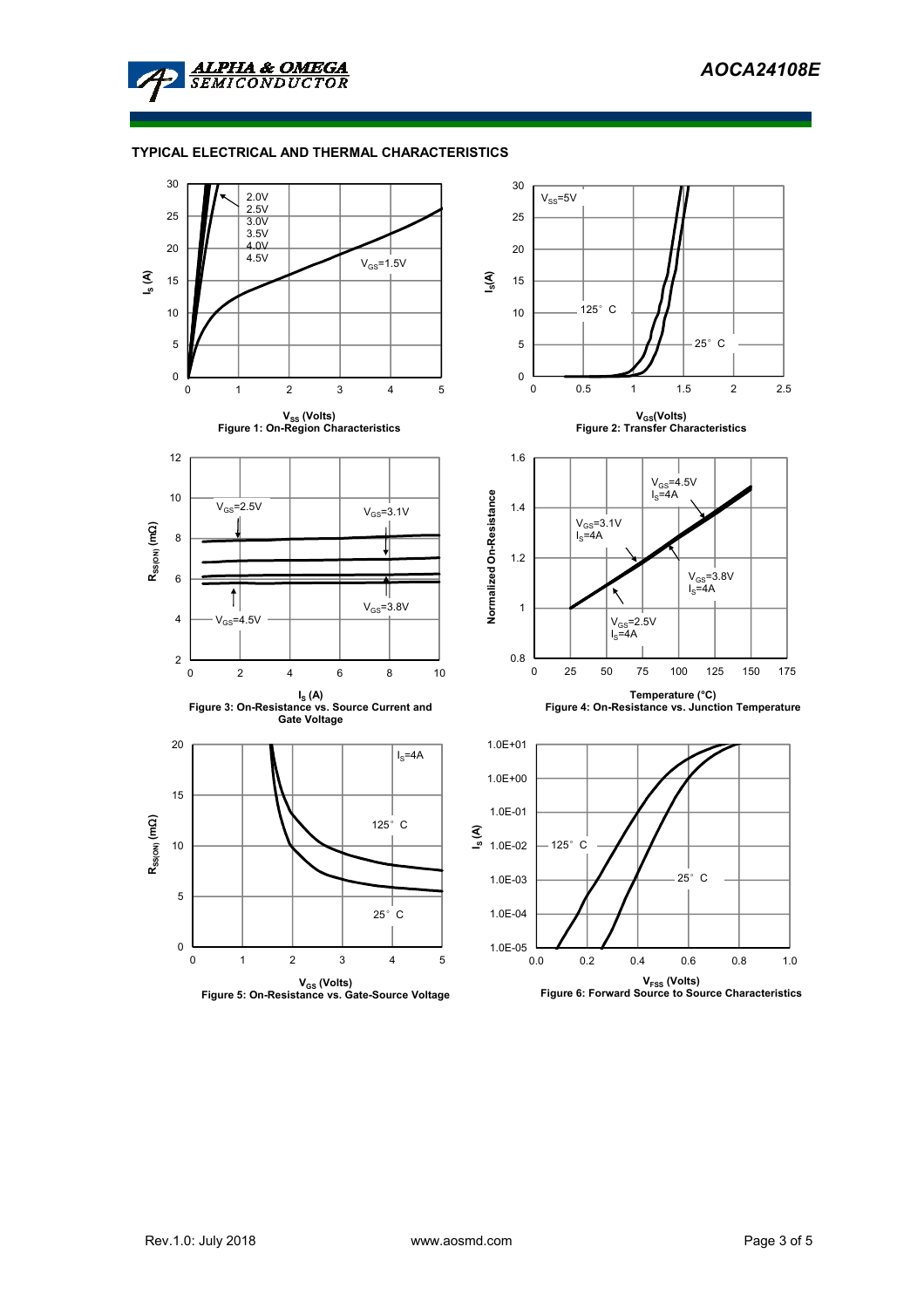

## **TYPICAL ELECTRICAL AND THERMAL CHARACTERISTICS**